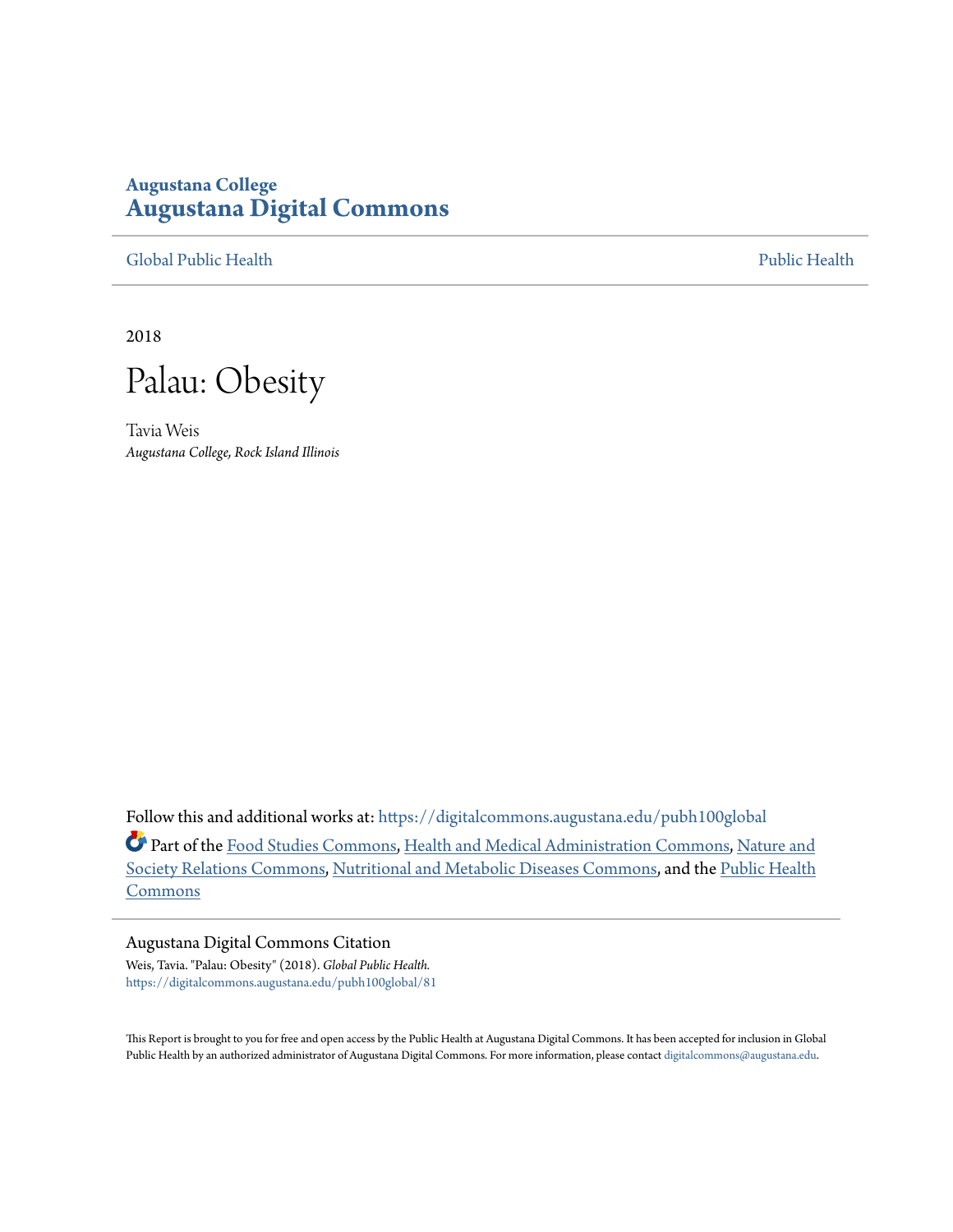## **Background**

Located South of Japan in the Western Pacific Ocean stands a group of 340 islands that are about 2.5 times the size of Washington D.C. These Islands and the 16 states that make up these islands is known as Palau. Approximately 20,000 people ranging from many different races specifically Palauan, Filipino, Japanese and backgrounds that mainly speak Palauan. With a government system alike the United States, a president that is directly elected and serves a four year term, a council of chiefs that consists of the highest traditional chief from each state and reports to the president and the rest of the country. Palau is a beautiful country with rich landscapes, high tourism and heavy culture.



http://www.dive-the-world.com/maps-palau.php

### **Issue**

Some challenges that effect the Palau population are water pollution, lung and liver diseases and diabetes. The worst of all these problems is the major health issue of Obesity. Palau has the second highest obesity problem among all

countries and territories. In 2014, CNN conducted research and found out that



47.6% of the country is obese (CNN, 2015).This is a very high number. The United States has a stigma that everyone is overweight but in comparison to Palau, the U.S. is only at about 34% of the population being obese. While Palau is 13.6 % higher in population obesity. When the U.S. has a population of 323 million and Palau has the population of only 20,000 these percentages of obesity are astounding and concerning. In 2008, Global Nutrition Report did a report on the prevalence of adult overweight and obesity and found that 56% of the female population was considered obese while 82% was considered overweight (Bhutta, 2014). Being overweight can lead to more problematic health issues like diabetes, heart disease, cancer and even death. Because of this rising problem, the death rate per 1000 people has risen from 6.8 in 2008 to 8.2 in 2017. (Index Mundi, 2017). Women who were older than 30 or obese were more likely to have problems like diabetes than women who were younger than 30) or non-obese (Sugiyama, M, 2017). We can assume that these problems arise